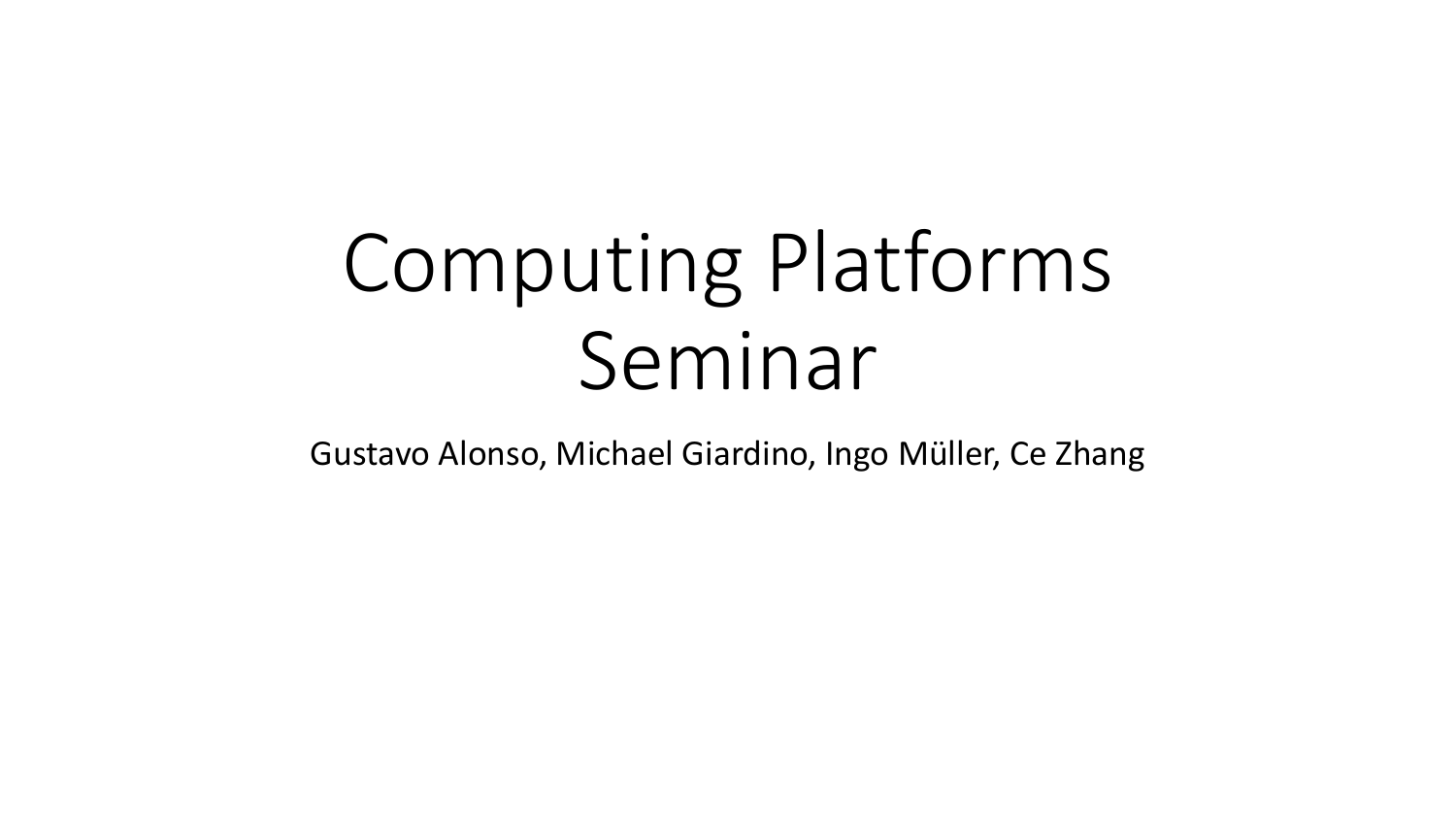## Basic information

- Monday 15:15 17:00; CHN D 44
- https://www.systems.ethz.ch/courses/spring2020/computing platfor ms
- Team:
	- Gustavo Alonso
	- Michael Giardino
	- Ingo Müller
	- Ce Zhang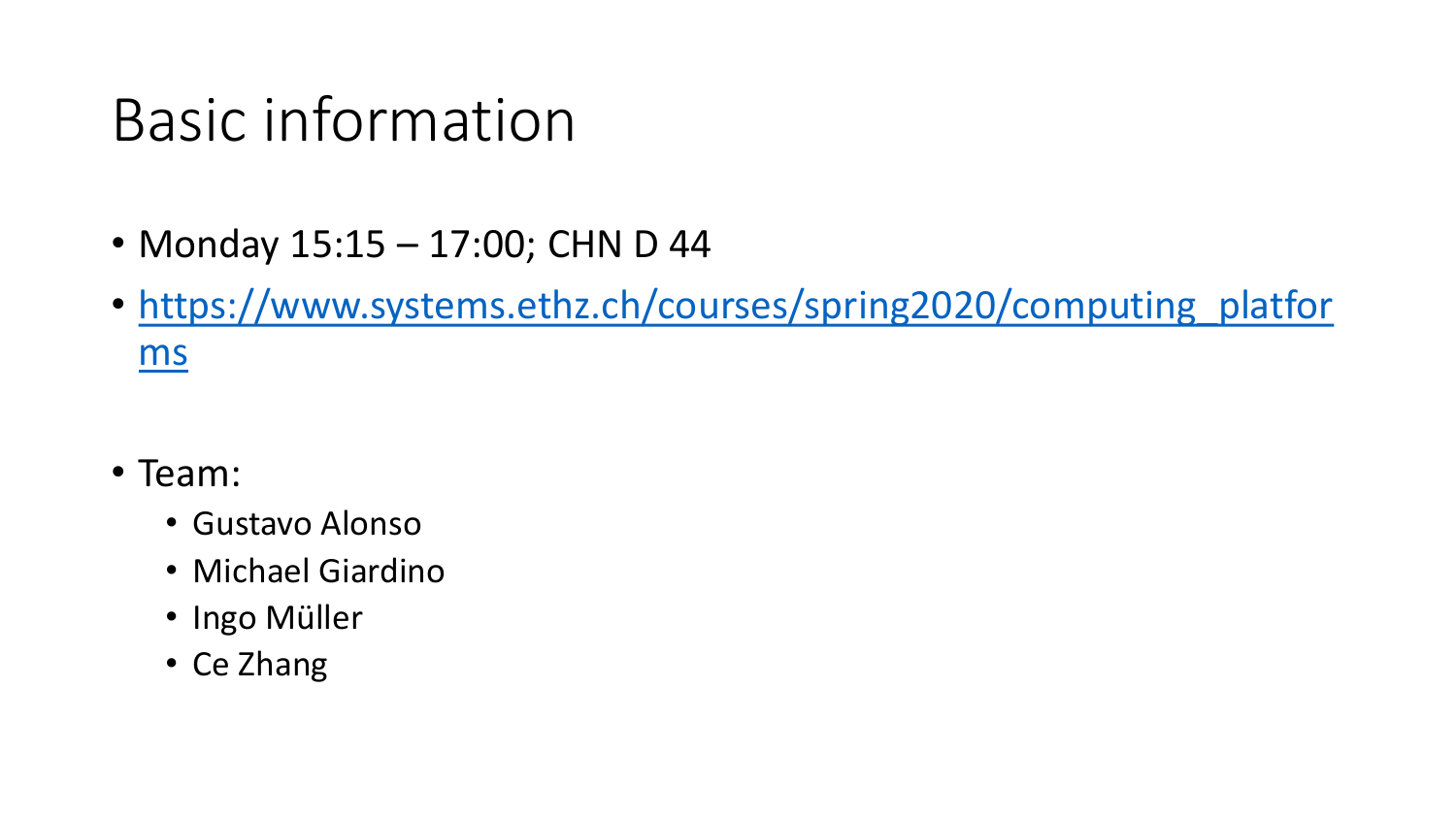#### Structure

- Teams of 2 persons
- 45 minutes presentation (30' talk + 15' questions)
- Centered around one topic (with one or more papers as a reference)
	- We expect a reasonable effort in looking beyond what the paper(s) present
	- We expect the work to be put into context, especially with respect to other papers in the seminar
- Joint presentations:
	- At the beginning, we will tell you who starts
	- Somewhere along the presentation we will ask you to swap presenter
	- Questions need to be answered by both team members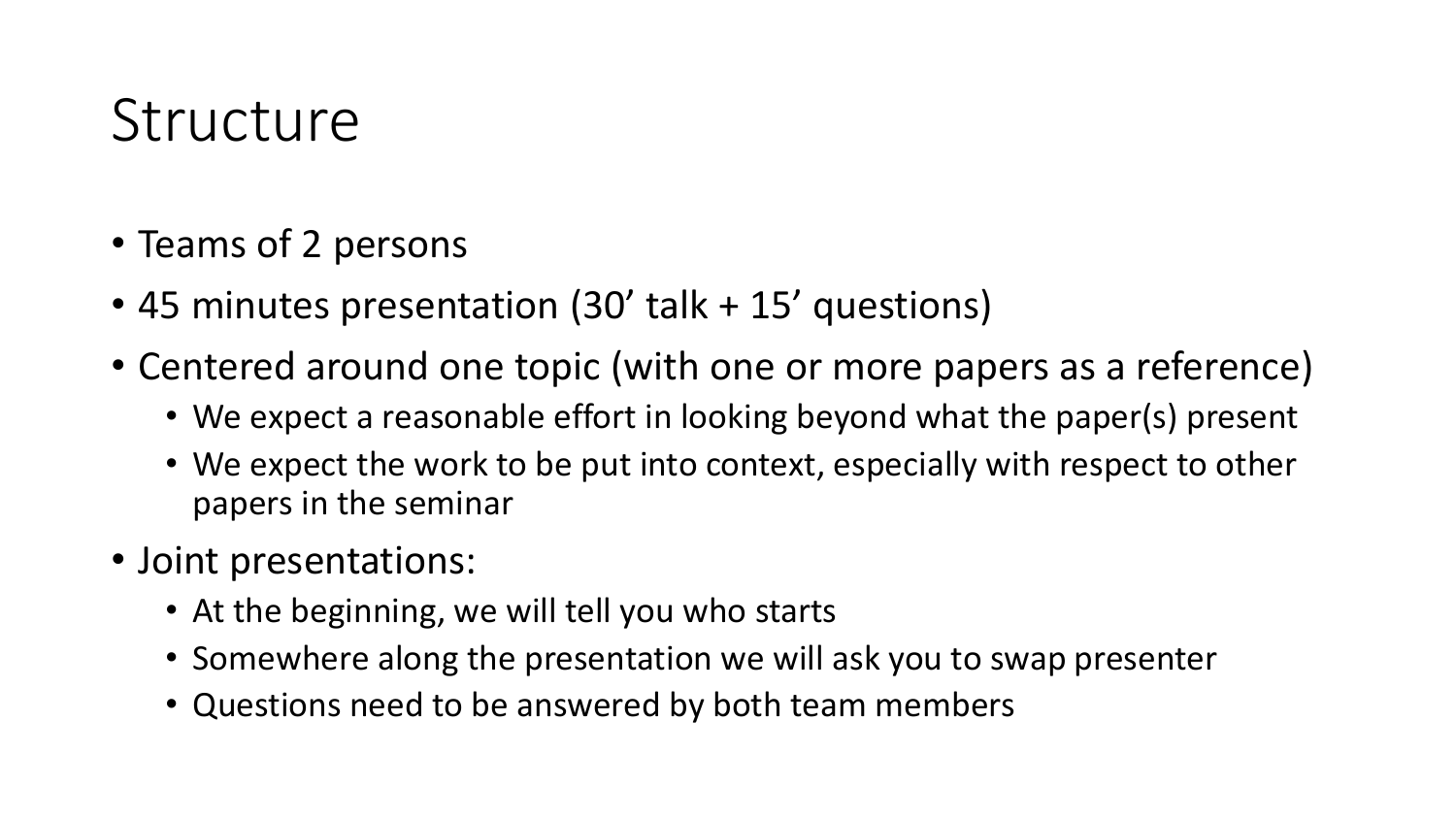### At the seminar

- Attendance is mandatory (we will keep track)
- You can miss one or two days for justified cause
- Participation is crucial:
	- Listen to the other papers, build the material into your own presentation
	- Ask questions, discuss papers
	- Be critical of the material, do not just accept what is being presented
	- Compare with other ideas, put the work into perspective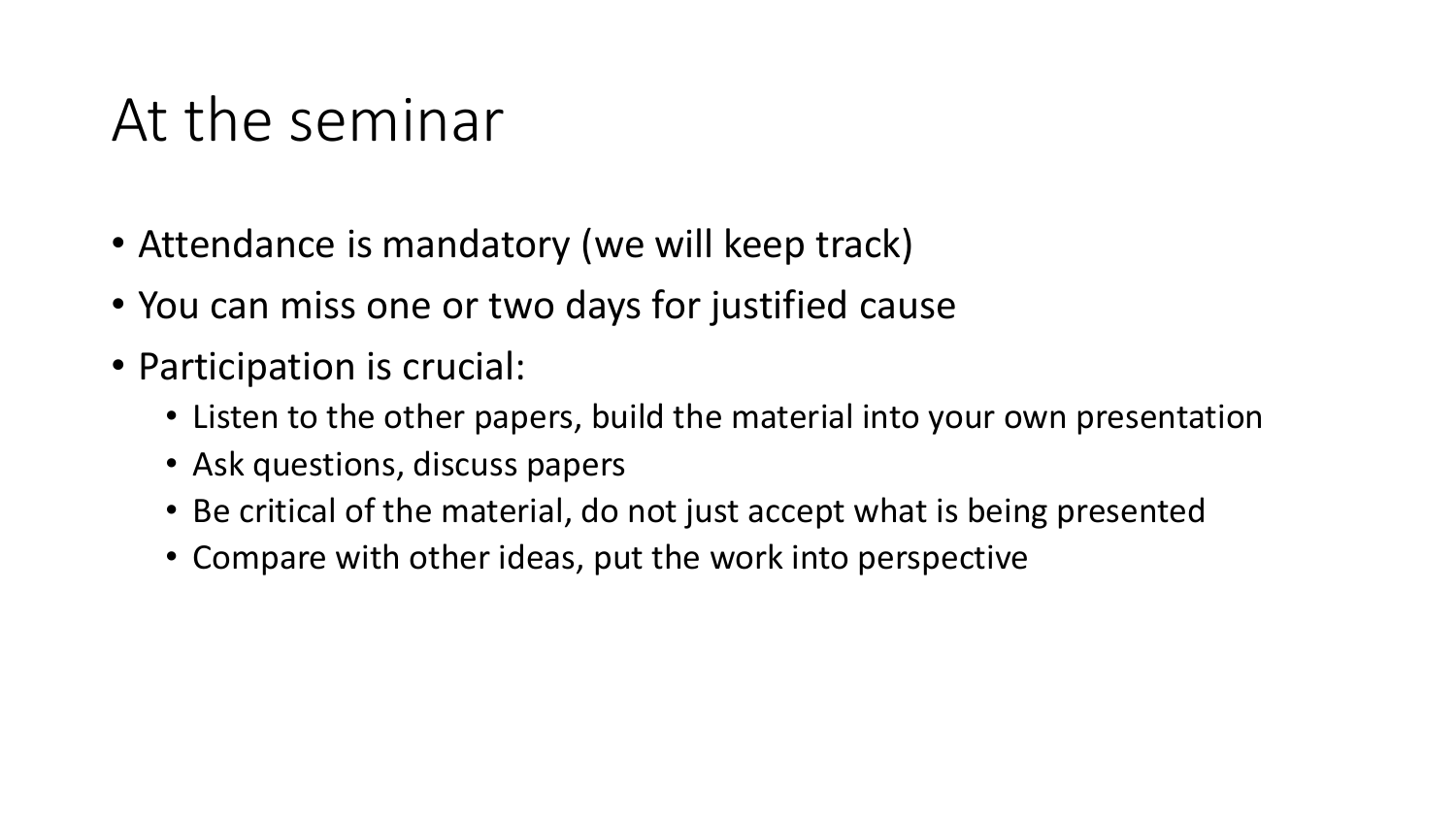#### Next step

- Until the end of the week, tell us (michael.giardino,ingo.mueller)@inf.eth.ch
	- The two persons in the team
	- which paper/topic you want to present
- We will assign you a date
- Exact dates for presenting will depend on how many students enroll and what material is chosen
- Once we agree on a topic or a date, not showing up will imply failing the course.